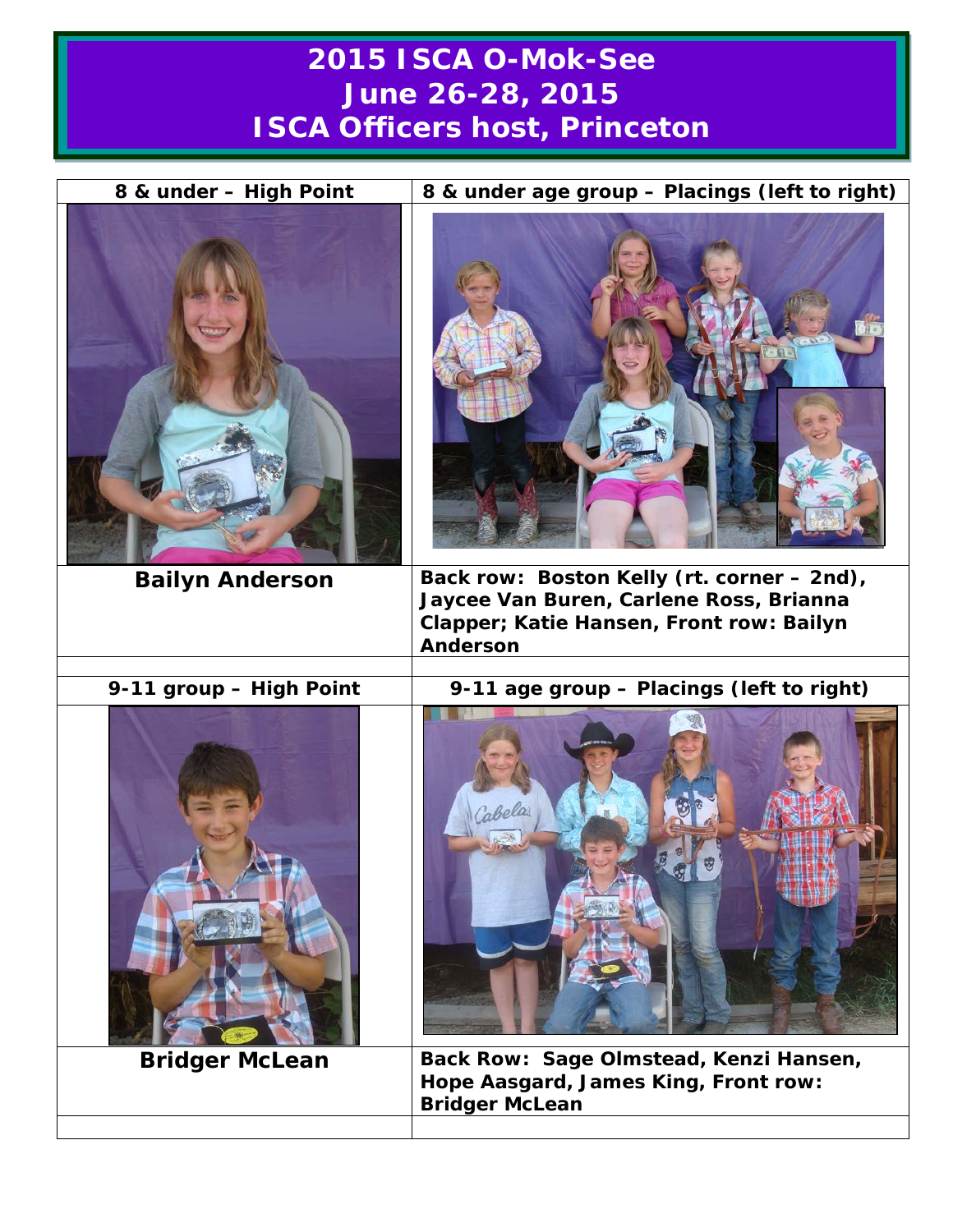| 12-15 group - High Point                 | 12-15 age group - Placings (left to right)                                                                    |
|------------------------------------------|---------------------------------------------------------------------------------------------------------------|
|                                          |                                                                                                               |
| <b>Dylan Anderson</b>                    | Back row: Kodie Tidwell, Callie Ackerman,<br>Sophia Minden, Maddie Moore; Front row:<br><b>Dylan Anderson</b> |
|                                          |                                                                                                               |
| 16-24 women group -<br><b>High Point</b> | 16-24 women age group - Placings<br>(left to right)                                                           |
|                                          |                                                                                                               |
| <b>Kylie Tidwell</b>                     | Back row: Emily Lisher, Tristan Troudt,<br>McKayla Morgan, Chetenne O'Neill; Front<br>row: Kylie Tidwell      |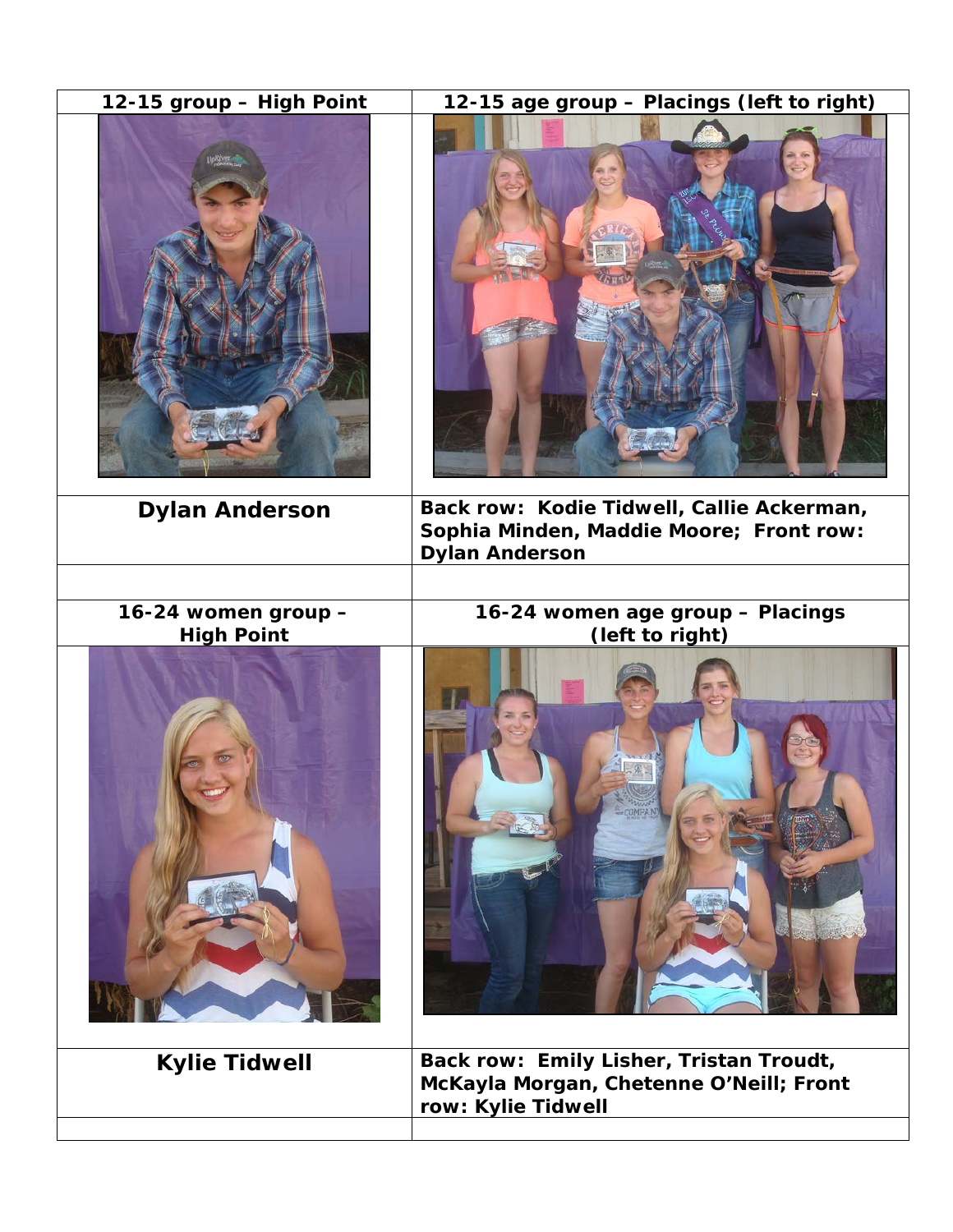| 16-39 men group - High Point      | 16-39 men age group - Placings<br>(left to right)                                                                |
|-----------------------------------|------------------------------------------------------------------------------------------------------------------|
|                                   | Idaho<br>FRE                                                                                                     |
| <b>Brian Hoodenpyle</b>           | Back row: Tyler Westbrook, Justin Minden,<br>Trevor Stewart, Austin Allen; Front row:<br><b>Brian Hoodenpyle</b> |
|                                   |                                                                                                                  |
| 25-39 women group - High<br>Point | 25-39 women age group - Placings<br>(left to right)                                                              |
|                                   | <b>STARTED</b>                                                                                                   |